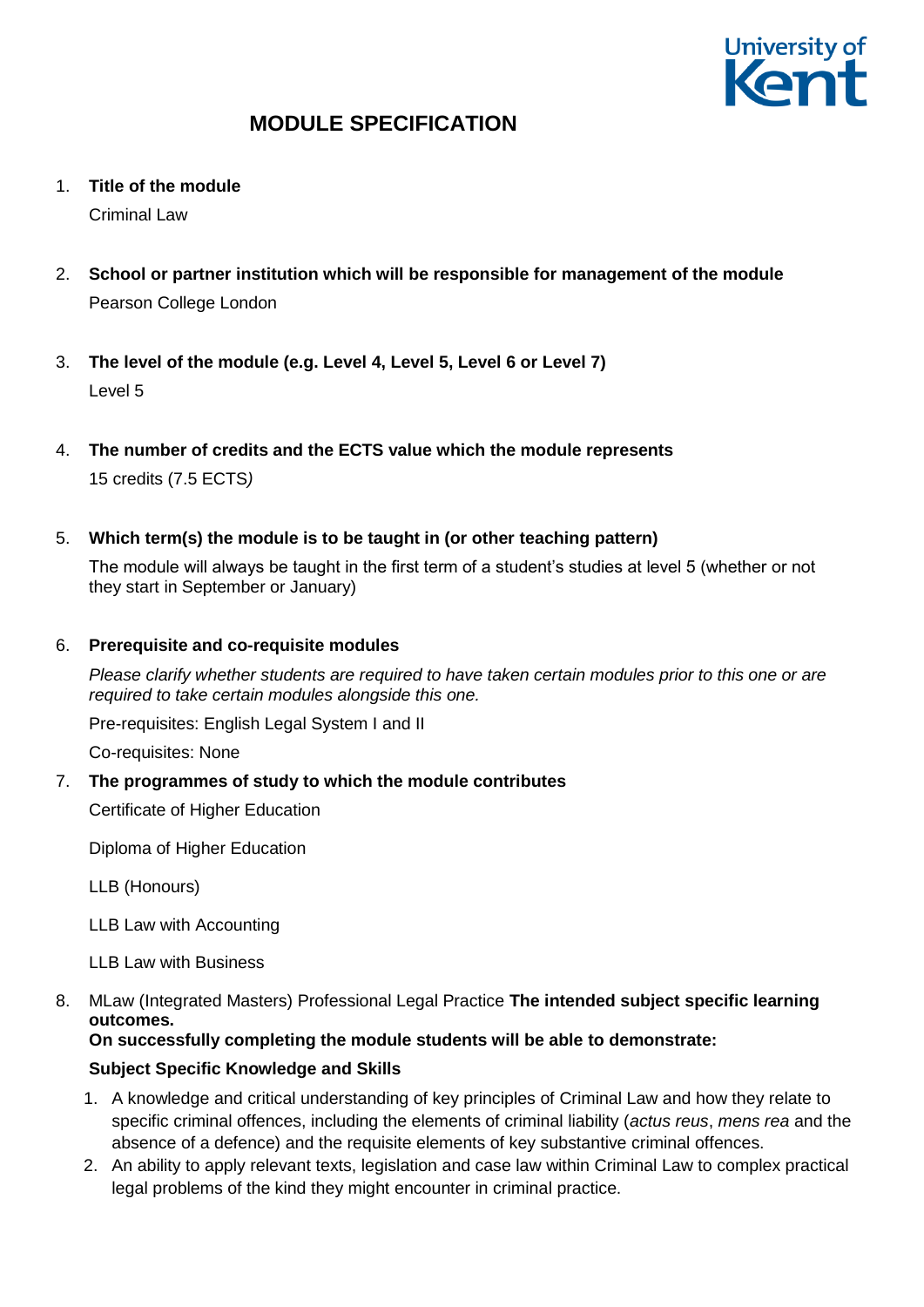- 3. An ability to devise and sustain arguments based on appropriate and reflective use of the main modes of enquiry and sources within Criminal Law and critically analyse the information thereby collected, with a view to proposing informed and reasoned solutions to practical legal problems.
- 4. An ability to use Criminal Law terminology correctly and utilise accepted methods of referencing and citation.

### **General Transferable Skills**

- 1. An ability to use the English language accurately and reliably.
- 2. An ability to effectively communicate information, arguments, and analysis, to specialist and nonspecialist audiences.

### 9. **A synopsis of the curriculum**

This module initially covers the key principles relating to the *actus reus* (conduct element), the *mens rea* (mental element) and the absence of a defence in criminal offences. The module will then consider the substantive offences of murder, manslaughter, theft, robbery, burglary and fraud. Finally, the module will consider participation - how the law addresses individual culpability when more than one person acts in the commission of a crime.

### 10. **Reading List (Indicative list, current at time of publication. Reading lists will be published annually)**

All textbooks and practitioner materials will be updated annually. Textbooks will be held in the latest edition and older editions will be withdrawn.

|                          | Title, author, publisher<br>$\bullet$                                                                                                                                                                               |
|--------------------------|---------------------------------------------------------------------------------------------------------------------------------------------------------------------------------------------------------------------|
| <b>Core Text</b>         | Criminal Law, Elliott, C & Quinn, F, Pearson<br>$\bullet$                                                                                                                                                           |
| <b>Essential Reading</b> | Criminal Law Statutes, Herring, J, Routledge<br>$\bullet$<br>Elliott & Wood's Cases and Materials On Criminal Law, Allen, M and<br>$\bullet$<br>Cooper, S, Sweet & Maxwell                                          |
| Recommended<br>Reading   | Criminal Law, Omerod, D & Laird, K, OUP<br>$\bullet$<br>Unlocking Criminal Law, Martin, J & Storey, T, Routledge<br>$\bullet$<br>Baker, D Glanville Williams Textbook of Criminal Law, Sweet & Maxwell<br>$\bullet$ |

### 11. **Learning and Teaching methods**

This module will be taught by means of a 1 hour lecture and 2 hour seminar for ten weeks.

**The lecture** is designed to provide an overall context and explanation of the particular topic, drawing out links to past and future areas of study. Lectures may be viewed live or online. Students may ask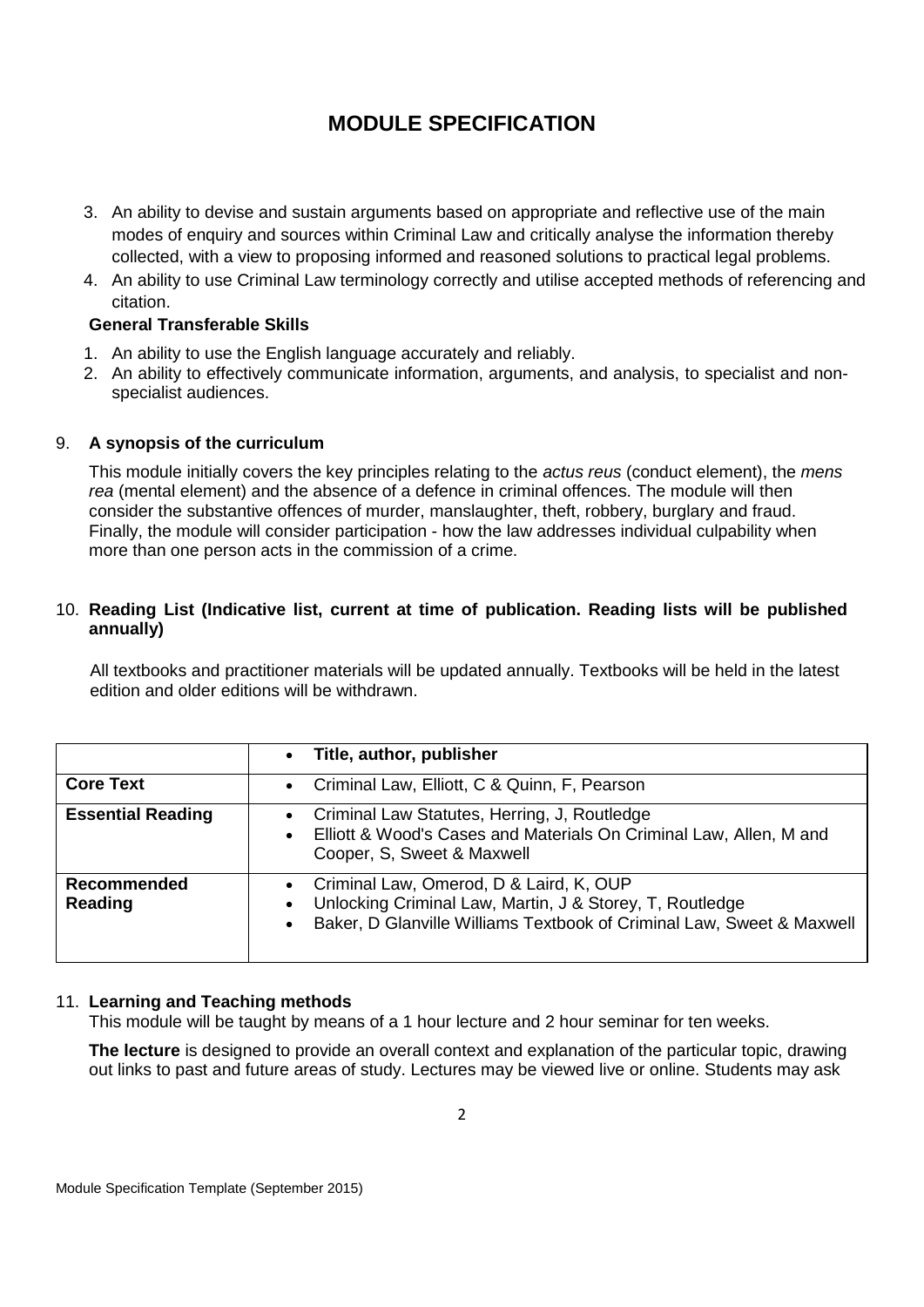questions, in real time if attending live or via electronic means if listening and watching online. It is envisaged that students will have completed introductory reading prior to experiencing the lecture.

**The seminar** is the forum in which students will typically contextualise their independent reading and study, alongside their learning from the lecture, in the context of realistic problem scenarios requiring the application of relevant law to factual disputes. Tutors will use a variety of techniques and pedagogic approaches in seminar delivery, including: tutor led discussion; group / team work; targeted and open questions; moots; debates; presentations (individual and group).

| Activity                                                                  | Notional Hours of Study                               |
|---------------------------------------------------------------------------|-------------------------------------------------------|
| Lectures                                                                  | 12 (10+2 revision lectures)                           |
| Independent lecture preparation                                           | 20                                                    |
| Seminars                                                                  | 20                                                    |
| Independent seminar preparation                                           | 50                                                    |
| Group preparation (including use of online<br>discussion forum)           | 10                                                    |
| Assessment preparation and completion (including<br>formative assessment) | 38 (35 hours individual preparation + 3 hour<br>exam) |
| Total                                                                     | 150                                                   |

#### 12. **Assessment methods.**

This module will be assessed in two parts comprising:

Part A - objective testing of 1.5 hours duration (50%);

Part B - a more traditional exam of 1.5 hours duration, in which students will be required to answer 2 questions from a choice of 5 (50%).

Since the learning outcomes tested by each part overlap (see further detail below) an overall pass of 40% will be sufficient to pass the assessment.

### **Rationale**

This methodology reflects two key objectives: firstly, and most importantly, to assess that the learning outcomes set out above have been achieved by the students. Secondly, to align our assessment regime with that proposed by the Solicitors Regulation Authority for the new Solicitors Qualifying Exam.

According to the SRA's recent consultation paper, this assessment will use "Objective testing" to assess "Functioning legal knowledge", with the former defined as requiring "… a candidate to choose or provide a response to questions whose correct answer is predetermined. This might include multiple choice questions, matching questions, assertion/ reason questions or single best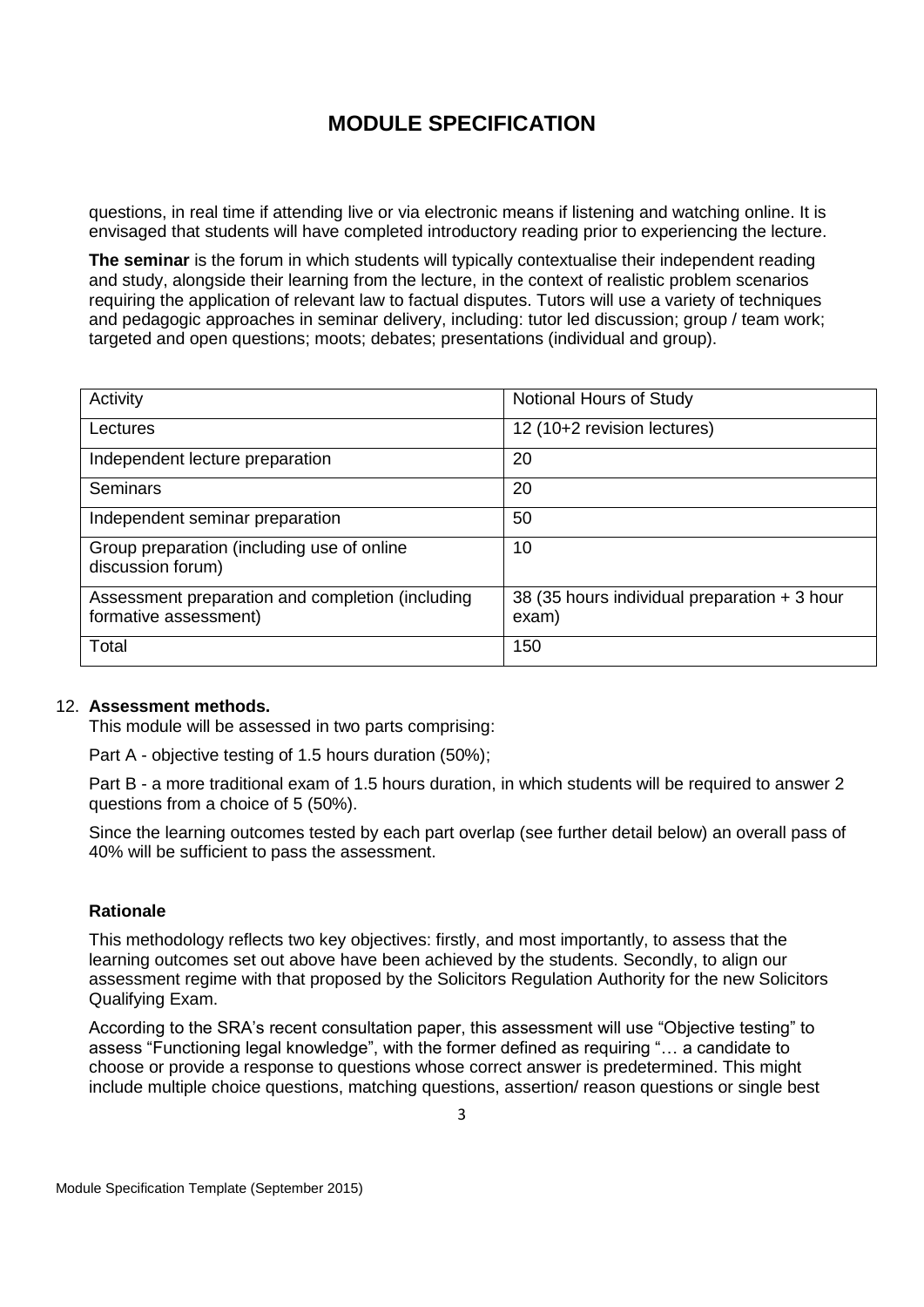answer." They further state that "All assessments will be computer-based and will take place in timed conditions at secure assessment centres."<sup>1</sup>

It is clear that the SRA does not intend objective testing to be a matter of mere recall, noting that the aim is to assess "candidates' ability to draw on sufficient knowledge to practise effectively" and "the application of knowledge and legal processes…Questions will require candidates to identify relevant legal principles and apply them to factual issues to produce a solution which addresses a client's needs."<sup>2</sup>

The proposed assessment methodology, combining objective testing with an exam, we feel will combine an assessment of the outcomes of the SQE test with the broader skills outcomes for the module.

| <b>Module</b><br>learning<br>outcome            |                           | SS <sub>1</sub> | SS <sub>2</sub> | SS <sub>3</sub> | SS4          | GTS1    | GTS2         |
|-------------------------------------------------|---------------------------|-----------------|-----------------|-----------------|--------------|---------|--------------|
| Learning/<br>teaching<br>method                 | <b>Hours</b><br>allocated |                 |                 |                 |              |         |              |
| <b>Private</b><br><b>Study</b>                  | 108                       | $\sf X$         | X               | $\sf X$         | $\sf X$      | $\sf X$ | X            |
| Group<br><b>Study</b>                           | 10                        |                 | X               | X               |              |         | X            |
| Lecture                                         | 12                        | X               |                 |                 | $\mathsf{X}$ |         |              |
| <b>Seminar</b>                                  | 20                        | X               | X               | $\mathsf{X}$    | $\mathsf{X}$ | $\sf X$ | $\mathsf{X}$ |
| <b>Assessm</b><br>ent<br>method                 |                           |                 |                 |                 |              |         |              |
| Objective<br>testing (in<br>exam<br>conditions) |                           | X               | X               |                 | $\mathsf{X}$ |         |              |

### 13. *Map of Module Learning Outcomes to Learning and Teaching Methods and methods of Assessment*

1

<sup>&</sup>lt;sup>1</sup> Consultation, Training for Tomorrow: assessing competence 7 December 2015 at page 58, available at: http://www.sra.org.uk/sra/consultations/t4t-assessing-competence.page#download 2 Ibid.